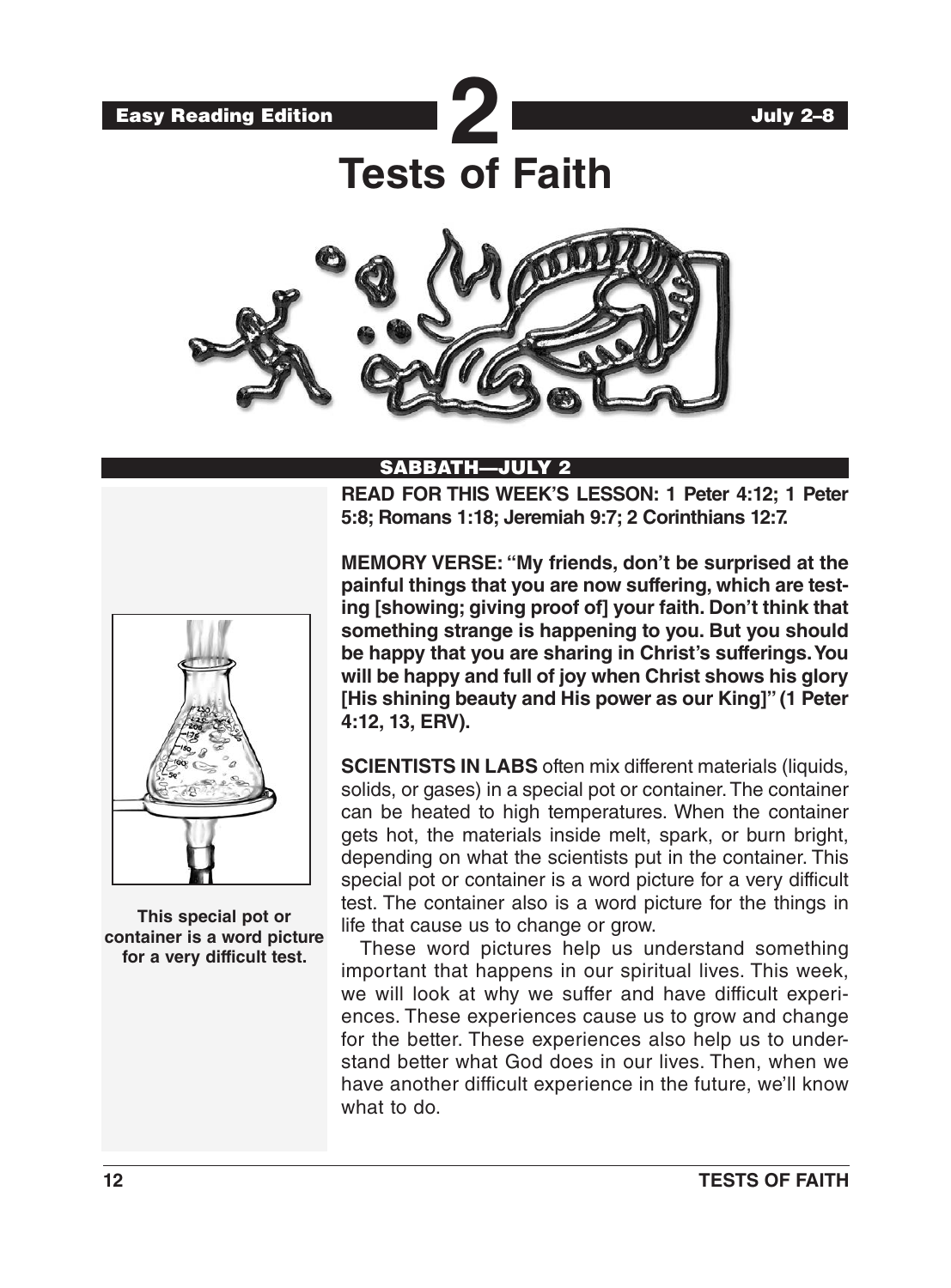#### SUNDAY—JULY 3 Lesson 2

# **SURPRISES (1 Peter 4:12)**

**"My friends, don't be surprised at the painful things that you are now suffering, which are testing [showing; giving proof of] your faith. Don't think that something strange is happening to you" (1 Peter 4:12, ERV).**

Surprises, painful surprises, can happen at any time in life. A car crashes into you on the road. Or you get a letter saying that you lost your job. Or a medical test gives you bad news that you didn't expect. Or someone you loved and trusted turns against you, someone that you thought really loved you. As bad as our pain can be, surprise always makes the pain feel worse.

This week we'll look at a few types of tests that should not cause us any surprise.

To start, let's go back to 1 Peter 4:12. The word for "surprised" in the Greek language means "strange." So, Peter is telling his readers that painful tests are part of the Christian experience. These tests are normal. As Christians, we can and should expect tough tests.

The words written as "painful things" (1 Peter 4:12, ERV) come from a word in the Greek language that means "a burning." In other places in the Bible, this Greek word shows us "a hot oven." The hot oven is a word picture for our experience of suffering for our faith.

#### **What is Peter telling us in 1 Peter 4:12–19?**

Many of us are surprised when we suffer, because we do not have the correct view about the Christian life. We know there are two sides: God's and Satan's. We often think that anything that makes us feel good must be from God. Anything that makes us feel bad must be from Satan. But life is not so simple or easy. We cannot use our feelings to decide what's from God or what's from Satan. Sometimes our walk with God can be difficult. We may see that people who follow Satan look happy and enjoy big rewards in life. Job sees this problem. That's why Job asks God, " 'Why do evil people live long lives? Why do they grow old and successful [have success]?' " (Job 21:7, ERV).

**How can 1 Peter 4:12–19 help you explain to someone why he or she should not be surprised by painful tests?**



**The hot oven is a word picture for our experience of suffering for our faith.**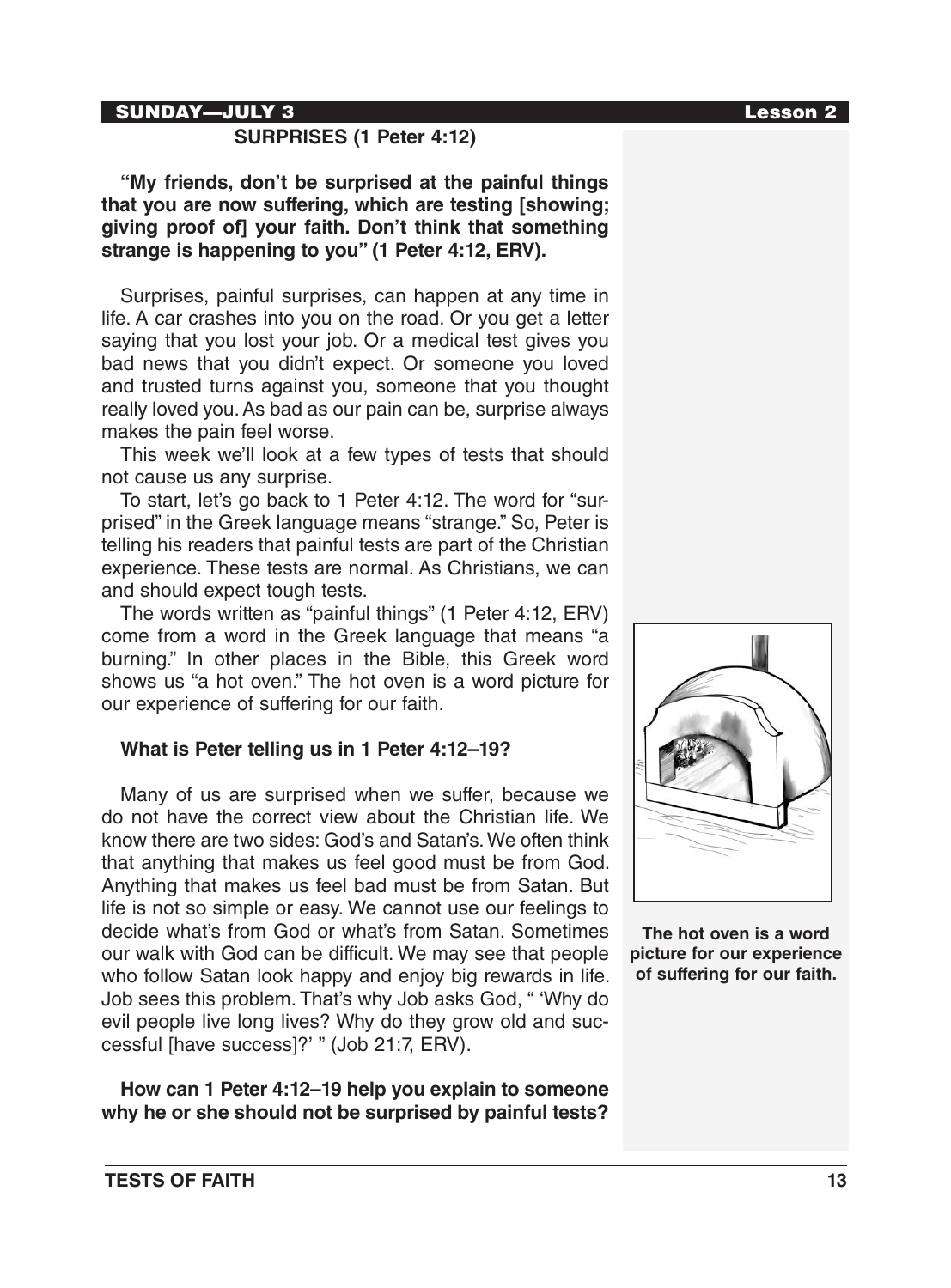#### Lesson 2 MONDAY—JULY 4

# **THE SUFFERING THAT SATAN CAUSES (1 Peter 5:8)**

**"Keep awake! Watch at all times. The devil is working against you. He is walking around like a hungry lion with his mouth open. He is looking for someone to eat" (1 Peter 5:8, NLV).**

**Read the verse above. What's the message for us in this verse? Ask yourself, "How much do I believe these words?" What things do you do in your life that show your answer?**

Have you ever watched a hungry lion? A lion can catch and eat almost anything it wants. Peter says Satan behaves the same way. When we look around, we see things in life that show us just how much the devil wants to destroy us. Death and suffering are everywhere we look. Satan is hard at work trying to destroy everything that is good and holy. We cannot escape from seeing the evil work that Satan does.

**Read 1 Peter 5:8–11. How should Christians act when Satan tries to hunt and destroy everything holy and good?**

**What does God promise to do for people who are suffering? For the answer, read 1 Peter 5:10.**

In 1 Peter 5, Peter talks about how Satan attacks the Christian faith. As we already said, Satan fights us in many different ways. For sure, we must understand that Satan is a powerful enemy. But we must not feel discouraged. Remember, Jesus beat Satan in the desert and at the cross. So, we must stay connected to Jesus. When we do, Satan can't beat us. Because of the cross, Jesus' win is our win, too.

**Think about how Satan causes us to feel pain. Satan causes a lot of suffering on this earth. How can 1 Peter 5:8–11 help us to understand the reason for the suffering that happens to us on this earth?**



**A lion can catch and eat almost anything it wants. Peter says Satan behaves the same way.**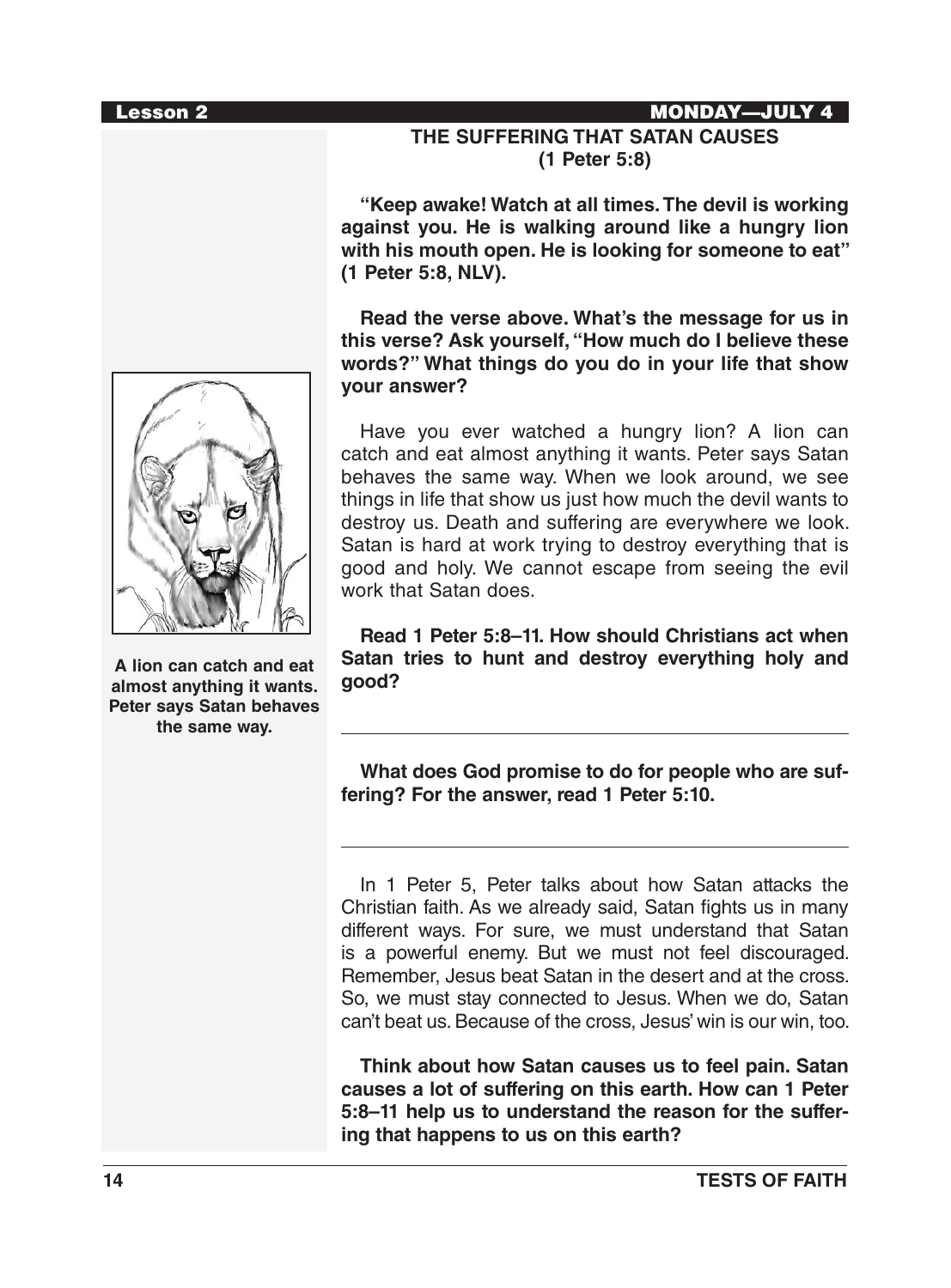#### TUESDAY—JULY 5 Lesson 2

# **WHEN OUR SINS CAUSE US TO SUFFER (Romans 1:18)**

#### **"God shows his anger from heaven against all the evil and wrong things that people do. Their evil lives hide the truth they have" (Romans 1:18, ERV).**

Everything we do causes something good or bad to happen. If you stand in the hot sun with an ice cream cone, the ice cream will melt for sure. Sin is the same way. Sin always causes bad things to happen. God doesn't sit in heaven inventing new ways to punish people who sin. So, we must not blame God. He doesn't cause the bad things that happen when we sin. We do.

We make the problem worse because we think that we trick God when we sin. How? We think that we can sin and nothing bad will come from the experience. But sin makes us different, and God knows what we did. Paul shows us that sin will change our lives here on earth.

## **In Romans 1:21–32, Paul talks about how people fall into sin and what happens when they sin. Read these verses carefully. Then in your own words explain what Paul says.**

In Romans 1:18, Paul talks about the bad things that happen because of sin. Paul says that God shows His anger. God lets humans suffer evil because of the bad choices they make. God does not always remove the pain from our lives that sin and our bad behavior cause. Many times, God lets us suffer so that we will understand that sin is deeply wrong and evil.

We've been talking about the sin that comes from breaking the Ten Commandments. But what happens when we break God's health laws? If we hurt our bodies because we do not exercise, fail to eat good food, or work too much, then we also sin against God. These bad choices also cause things to happen that can become a test of suffering.

**In your own life, when did you suffer punishment right away because of a wrong choice? What lessons did you learn? What changes must you make so that you do not have this experience again?**



**If you stand in the hot sun with an ice cream cone, the ice cream will melt for sure. Sin is the same way.**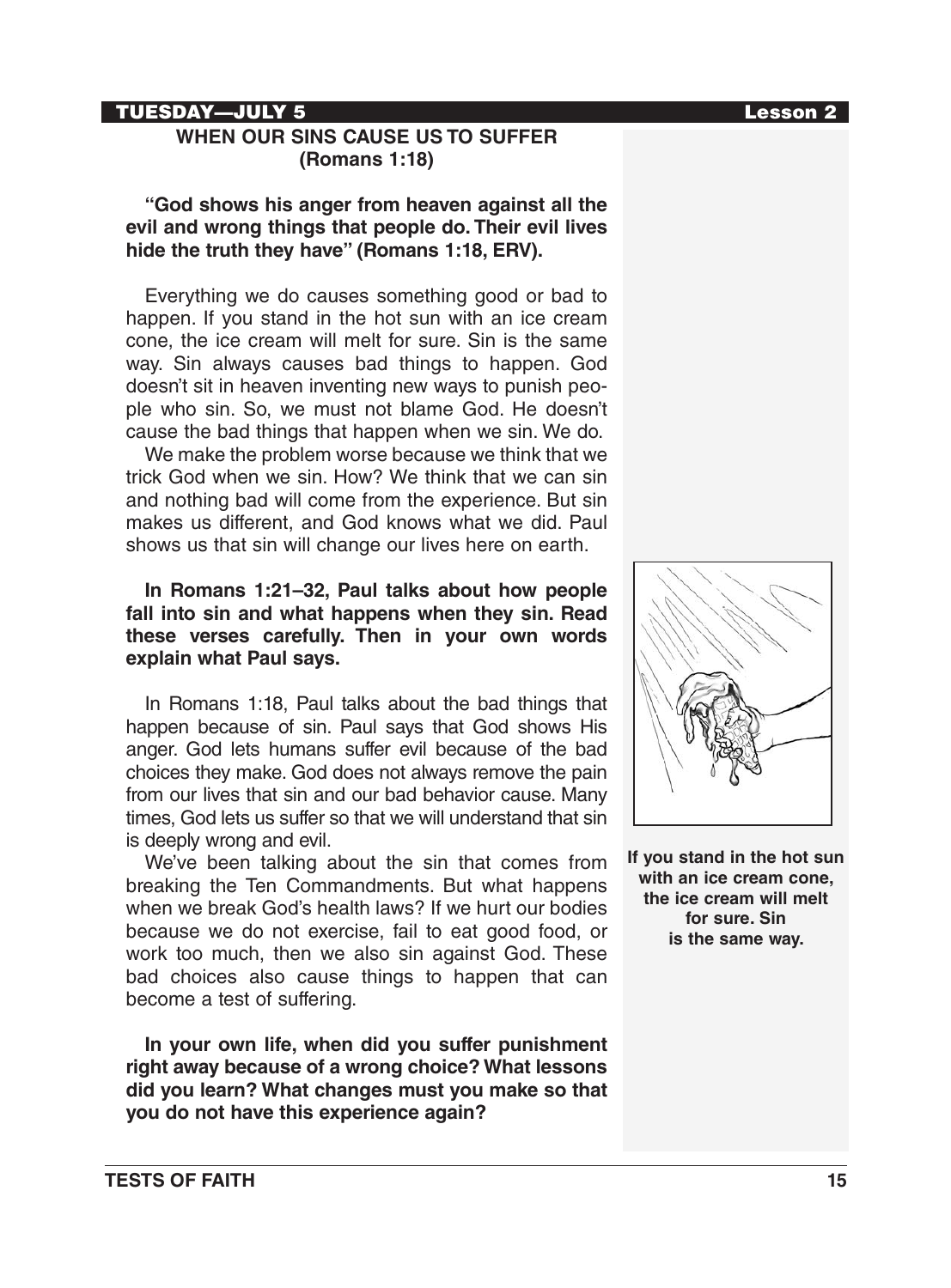#### Lesson 2 WEDNESDAY—JULY 6

#### **TESTS THAT MAKE OUR HEARTS CLEAN (Jeremiah 9:7)**

**"So the Lord All-Powerful says, 'A worker heats metal in a fire to test [to remove the parts that are not wanted in] it and see if it is pure [free from other metals]. I will test the people of Judah like [the same as] that. I have no other choice. My people have sinned' " (Jeremiah 9:7, ERV).**

"Has God's Spirit shown you a Bible verse that hurts you because it shows you the sin in your heart? Then you can be sure that there is something in you that God wants to hurt. God wants that part of you to die."—Oswald Chambers, *My Utmost for His Highest* (Uhrichsville, OH: Barbour & Company, Inc., 1963), page 271, adapted.

#### **How do you understand both the Bible verse and the quotation above? How did you feel when God made you free from sin?**

**Read Jeremiah 9:7–16. In these verses, God says that He will "test [remove the parts that He does not want in the hearts of] the people of Judah" (Jeremiah 9:7, ERV). Look at Jeremiah 9:13, 14 again. Why did God give His people a test? How will God do this work in His people's lives? For the answer, read Jeremiah 9:15, 16.**

When God removes sin from our lives, He often does things that we may not like. These things may cause us pain and suffering. That is why the experience can feel the same as a test. There are at least three reasons why the test may be a painful experience. (1) We feel pain when God allows things to happen in life that show us our sin. Jeremiah writes, " 'The fire is made very hot so the lead will burn away. But it is impossible [not possible] to make these people pure [free from sin]. Those [people] who are evil are not removed' " (Jeremiah 6:29, NIrV). This verse shows us that sometimes God needs to do something big to get our attention. This big thing can often make us feel pain at the time. (2) We feel pain when we feel sorry for our sins. (3) Sometimes change is painful. God may ask us to stop doing things that were a big part of our lives for a long time. We suffer when we stop a bad habit. This change can cause us pain too.

**How does God remove sin from your life today?**



**" 'The fire is made very hot so the lead will burn away. But it is impossible [not possible] to make these people pure [free from sin]' " (Jeremiah 6:29, NIrV).**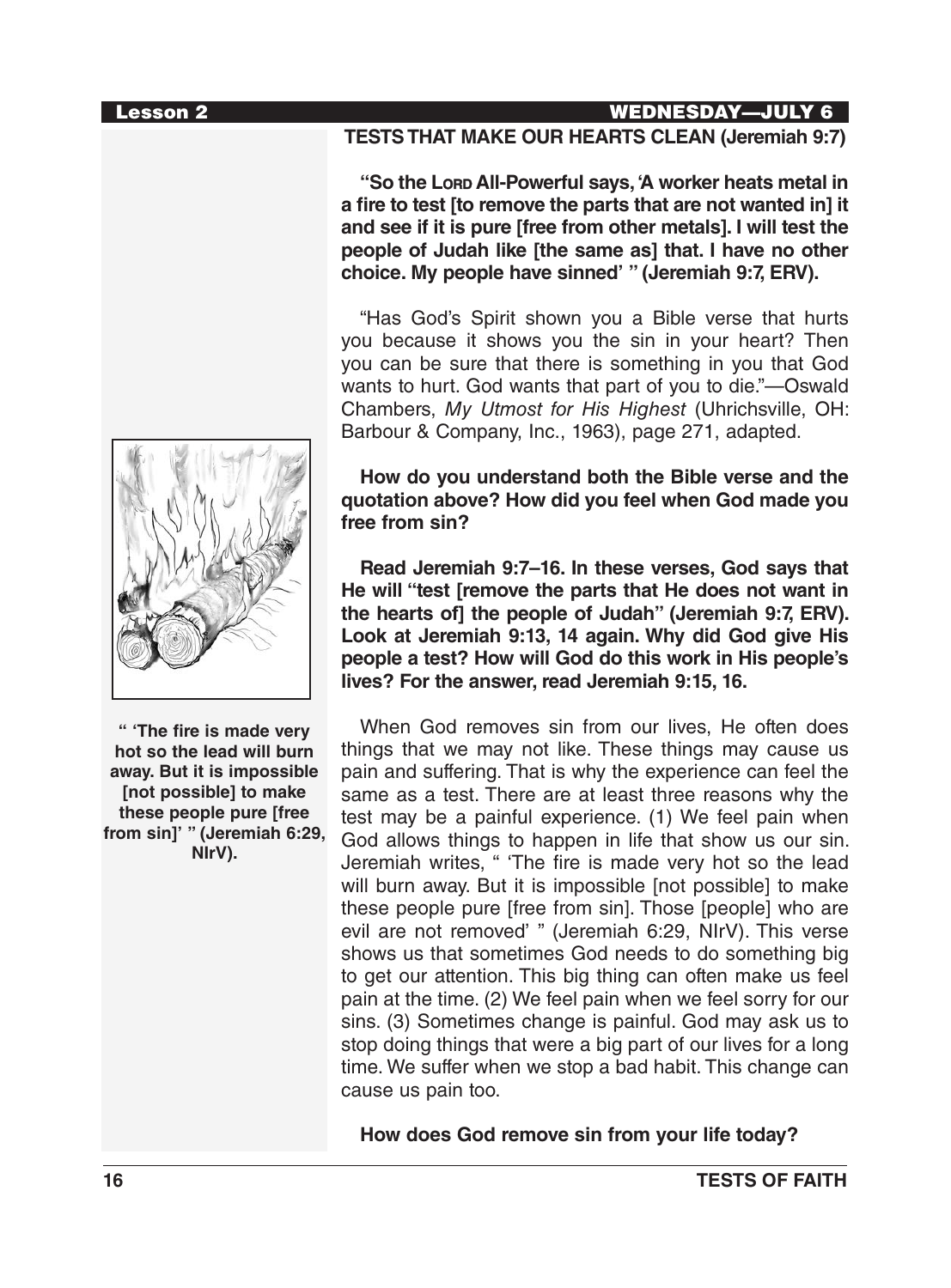## THURSDAY—JULY 7 Lesson 2

# **TESTS THAT HELP US GROW (2 Corinthians 12:7)**

**"The things God showed me were so great [wonderful]. But to keep me from being too full of pride because of seeing these things, I have been given trouble in my body. It was sent from Satan to hurt me. It keeps me from being proud" (2 Corinthians 12:7, NLV).**

Any gardener will tell you that cutting a plant down is different from trimming the dead parts off the plant. We cut down plants we don't want anymore. We trim plants when we want them to grow. Both tasks involve a sharp knife. When we trim, we cut off the parts of the plant that may look important. Someone who doesn't know much about gardening may think we are destroying the plant! Trimming plants is an excellent word picture for the work God does to help us grow stronger. Bruce Wilkinson writes, "Are you praying for God to bless you? Are you asking Him to make you the same as Jesus?

"If your answer is yes, then you are asking God to 'trim' away from your spiritual life the bad parts. Then you will grow better and stronger as a Christian, the same as a plant does when we cut off the dead leaves and branches."—*Secrets of the Vine* (Sisters, OR: Multnomah Publishers, Inc., 2001), page 60, adapted.

People often wonder about Paul's "trouble" (2 Corinthians 12:7, NLV). Some people think Paul's enemies hurt him. Other people think Paul had trouble with speaking. But Ellen G. White tells us that Paul had a problem with his eyesight (read Ellen G. White Comments, *The SDA Bible Commentary*, volume 6, page 1107).

## **What do you think Paul meant when he said, "I have been given trouble in my body" (2 Corinthians 12:7, NLV)? Who gave this trouble to Paul? How did God use this trouble to bless Paul?**

Paul says he was given the trouble "to keep me from being too full of pride because of seeing these things" (2 Corinthians 12:7, NLV). God gave Paul this trouble to keep him from sinning in the future. God did not send this trouble to Paul to punish him for his past sin. Paul understood that he was weak. His heart was easily filled with pride. So, God gave Paul this "trouble" to help protect him against a heart filled with pride.



**Trimming plants is an excellent word picture for the work God does to help us grow stronger.**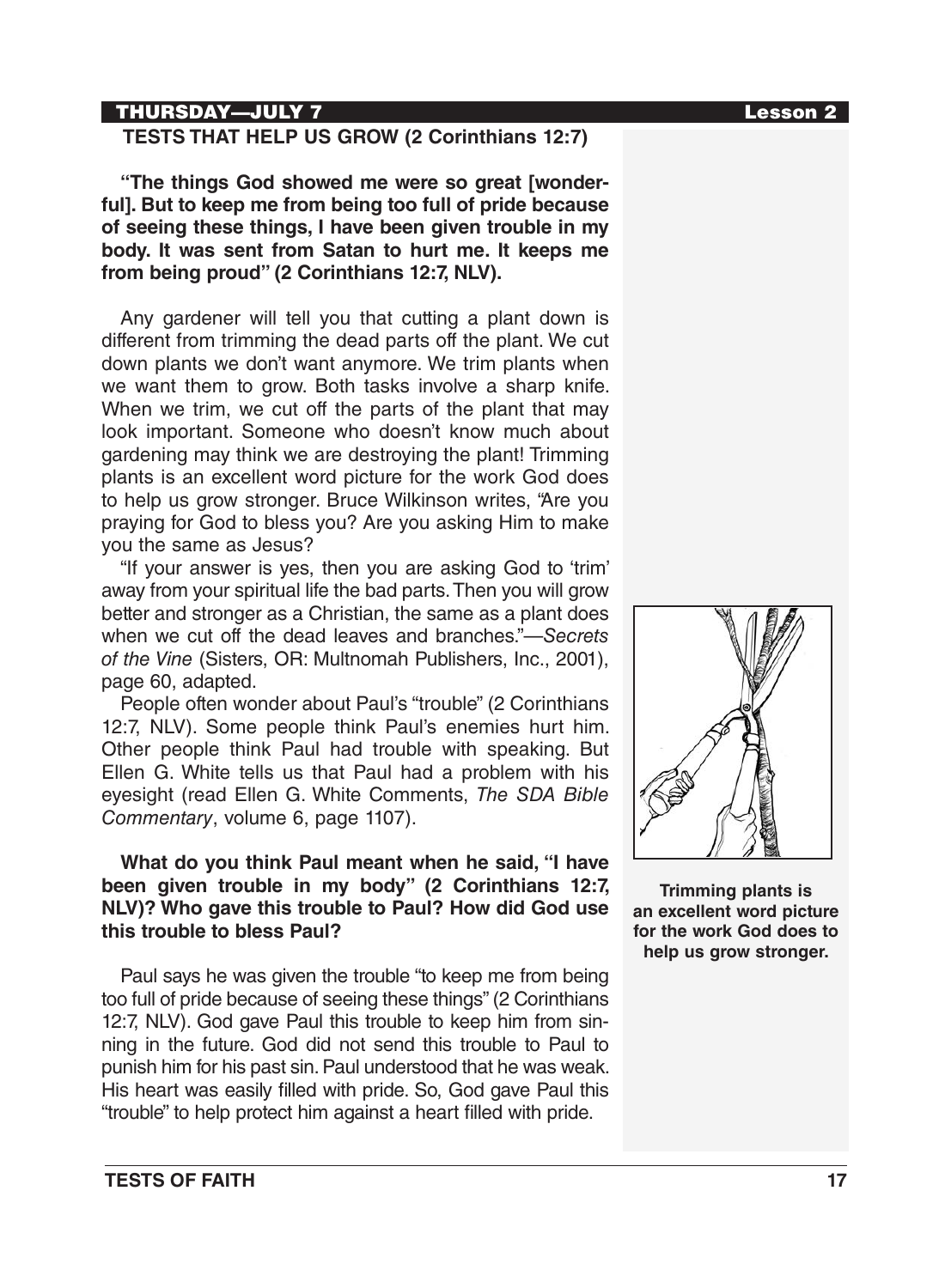#### Lesson 2 FRIDAY—JULY 8

**ADDITIONAL THOUGHT:** Read Ellen G. White, "Effectual Prayer," in *Signs of the Times*, November 18, 1903; Ellen G. White Comments, page 1182, in *The SDA Bible Commentary*, volume 4; "God Permits Trial and Affliction to Purify Me," page 92, in *My Life Today*.

"God knows everything that is in our hearts and minds. God knows who we are better than we know ourselves. God sees that some of us have precious gifts. If we use these gifts in the right way, then we can be a blessing to God in His work on earth. In His wisdom, God allows us to have difficult experiences to show us our weakness and sin. We may have hidden this sin from ourselves. God gives us a chance to correct these hidden problems and to make ourselves ready to be used by Him. Often God allows us to have awful experiences and times of suffering. These hard times help remove sin from our hearts."—Ellen G. White, *The Ministry of Healing*, page 471, adapted.

# Love of God:  $John 3:16$

**"God sees that some of us have precious gifts. If we use these gifts in the right way, then we can be a blessing to God in His work on earth."**

# **DISCUSSION QUESTIONS:**

1 We suffer much doubt and fear when we sin. Often, we may ask, "Will I be close to God again? Will He accept me?" What Bible promises give you courage not to give up faith and hope during these difficult times? Read what Paul wrote in Romans 5:1–11. How can these verses help you give hope to someone who is suffering because of his or her past sins?

2 Maybe you know someone in a difficult time right now. Do you need to know what caused this person's suffering before you help him? Explain your answer.

3 A Christian young man lived in South America. He had a difficult experience and suffered much. After the experience was over, the young man moved to Europe. Later, he told someone, "I left my dead body in South America." What does this word picture mean? Why must we all leave our "dead selves" behind when we follow Jesus? How do hard times help us do that?

4 As a class, plan a trip to a hospital or somewhere that you can help, comfort, and cheer people who suffer.